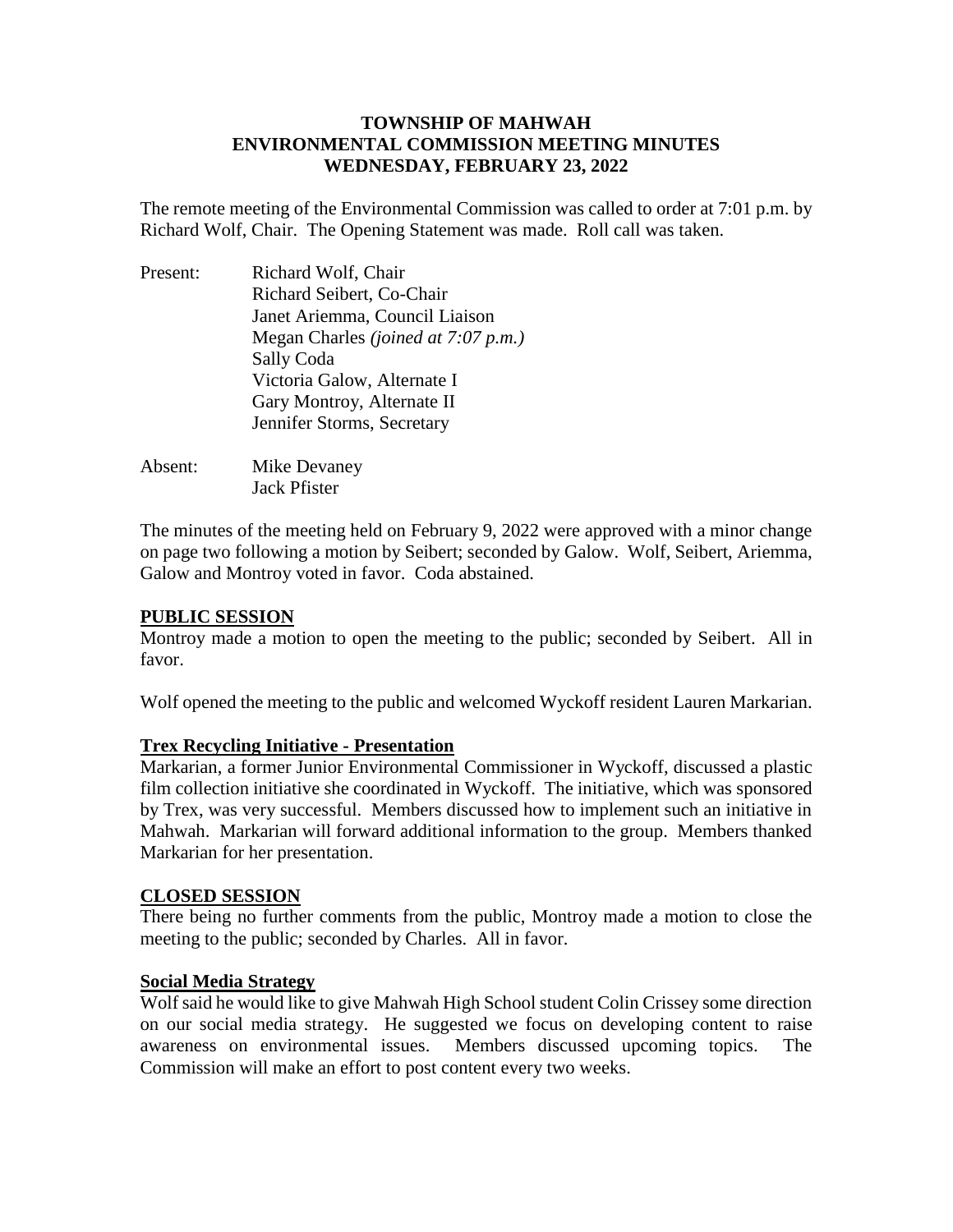#### **OLD BUSINESS**

Tree Seedling Initiative and Spring Tree Plantings

Wolf said he has requested the free seedlings for our Earth Day initiative. We also plan to purchase additional flowering trees. Wolf will send the information to Storms to process.

Ariemma also asked if our tree planting schedule is in order for the Spring. Wolf said he has coordinated everything with the DPW.

#### Contaminated Sites Discussion

Coda asked to add to a future agenda a discussion about potentially contaminated sites in town. She recommended we consider identifying all of the sites in town that we believe could be contaminated. Wolf said we can add it to our March 23 agenda.

# **SITE PLAN REVIEWS**

The following applications were reviewed:

Volvo Car USA, LLC, 1800 Volvo Place, Block 135, Lot 60, Docket #623 The Environmental Commission reviewed a Planning Board Application Review Report for a preliminary and final site plan and soil movement permit application on the property.

Montroy recused himself from the application review due to his position as Acting Administrative Officer of the Planning & Zoning Department.

The application was accepted following a motion by Seibert; seconded by Charles. Montroy, Galow and Charles abstained. All other members voted in favor.

Pony Power Therapies, 1159 Ramapo Valley Road, Block 25, Lot 17, Docket #1503-21 The Environmental Commission reviewed a BOA Application Review Report for an appeal of Zoning Officer's decision regarding a change of use for the barn loft.

Montroy recused himself from the application review due to his position as Acting Administrative Officer of the Planning & Zoning Department.

The application was accepted following a motion by Seibert; seconded by Coda. Montroy abstained. All other members voted in favor.

Lawrence Levin, 91 Highwood Road, Block 108, Lot 1, Docket #1509-22 The Environmental Commission reviewed a BOA Application Review Report for a onestory addition for a new two-car garage and replacement of existing fence with a 6-foot fence.

Montroy recused himself from the application review due to his position as Acting Administrative Officer of the Planning & Zoning Department.

The application was accepted following a motion by Charles; seconded by Seibert. Montroy abstained. All other members voted in favor.

# **SOIL MOVEMENT PERMIT APPLICATIONS**

Nancy & Stuart Miller, 38 Wagon Trail, Block 105, Lot 87.09, E-BD-216-304-723

The Environmental Commission reviewed a Soil Movement Permit Application for the installation of an inground swimming pool on the property.